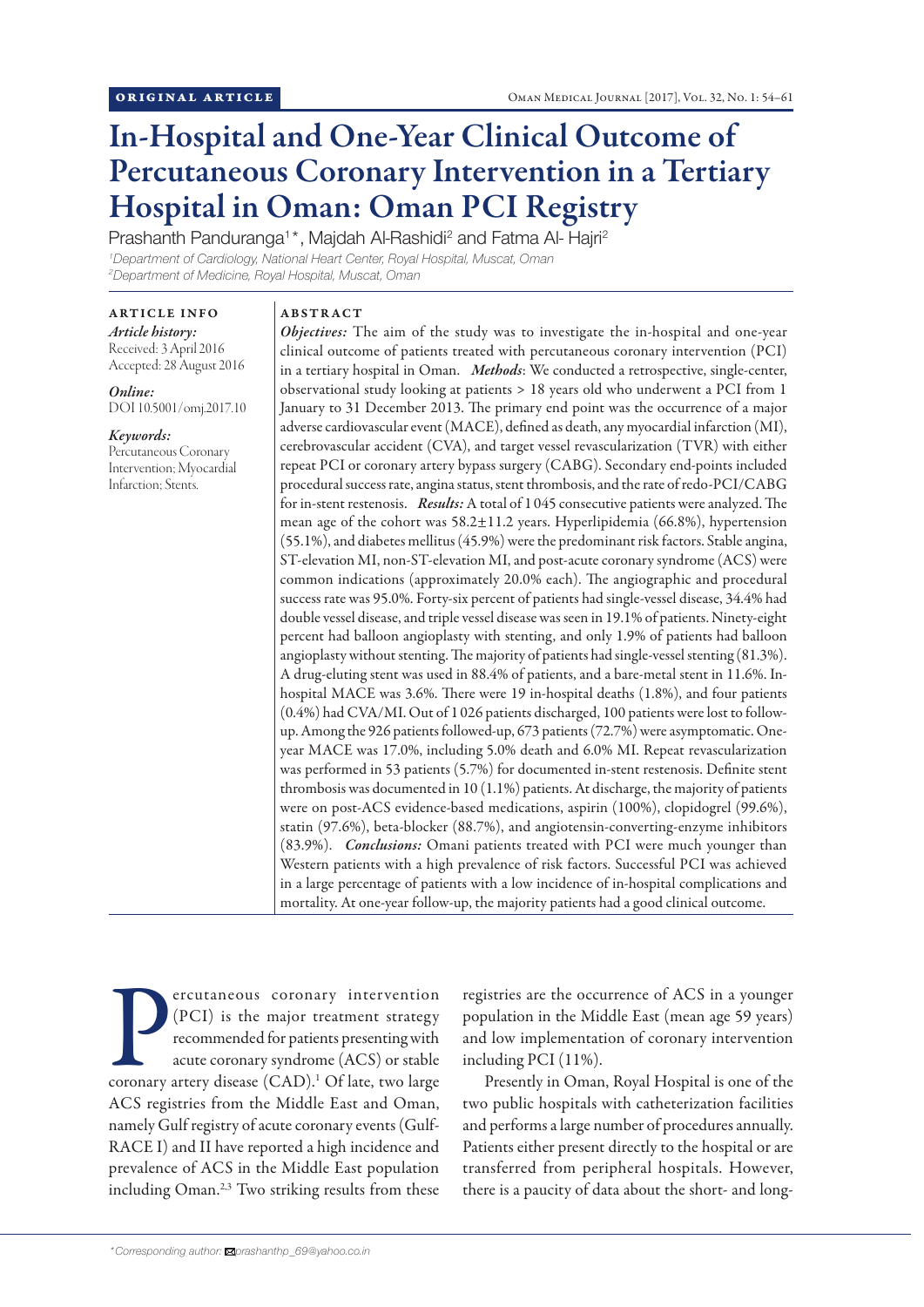term results of PCI in this institute. However, there was a study from this hospital about the PCI results published in 2008 involving a small number of patients.<sup>4</sup> Recently, the number of intervention procedures has increased markedly, and as a result, a registry of PCI procedures was initiated.

At present, there is a need to know the PCI outcome using this registry data and any deficiencies in patient management to help formulate improvement strategies. The objective of the registry was to determine the current practice of PCI at our hospital including clinical characteristics, angiographic profile, and in-hospital and one-year clinical outcomes. Furthermore, the registry could be used to determine adherence to published guidelines for PCI management including deficiencies and gaps in the performance of PCI at our hospital.

The aim of this study was to report in-hospital and one-year clinical outcome of consecutive patients undergoing PCI during 2013 at Royal Hospital. The study would also generate local data to be compared with those of other parts of the world and help local health care authorities plan PCI strategies in Oman.

# METHODS

We conducted a retrospective single-center observational study of all patients who underwent PCI in Royal Hospital from 1 January to 31 December 2013 with a one-year follow-up from 1 January to 31 December 2014. The study population consisted of patients presenting to Royal Hospital, Oman, and those referred from peripheral hospitals. Males and females > 18 years old, admitted to Royal Hospital who underwent a PCI in 2013 were included in the study. Those who underwent a coronary angiogram were excluded. Each patient was included only once during index PCI admission. Repeat admission for other vessel PCI was excluded from the analysis.

Data was collected from computer medical records and entered in a case report form (CRF) for analysis. One-year follow-up data was collected either from clinic visits or by telephone. Institutional ethical committee approval was obtained. Statistical analyses was done for risk factors, clinical presentation, angiographic profile, PCI details, stents used, medication use, and in-hospital and oneyear outcome following PCI. Baseline characteristics of patients are summarized in terms of frequencies and percentages for categorical variables and by means and standard deviation (SD) for continuous variables. All data was processed using SPSS Statistics (SPSS Statistics Inc., Chicago, US) version 15.

Definitions of data variables in the CRF are based on the American College of Cardiology/American Heart Association (ACC/AHA) guidelines.<sup>1,5-7</sup> Conventional risk factors including age, gender, diabetes, hypertension, dyslipidemia, current smoking (within one year), and family history of CAD were noted. Previous conditions such as myocardial infarction (MI), PCI, coronary artery bypass surgery (CABG), peripheral vascular disease (PVD), cerebrovascular accident (CVA) or transient ischemic attack (TIA), and chronic kidney disease (CKD) were also noted.

Diabetes was defined as having a history of diabetes diagnosed and treated with medication and/or insulin or fasting blood glucose 7.0 mmol/L (126 mg/dL) or HBA<sub>1c</sub>  $\geq$  6.5%. Hypertension was defined as having a history of hypertension diagnosed and treated with medication, blood pressure  $\geq 140$ mmHg systolic or 90 mmHg diastolic on at least two occasions. Hyperlipidemia was defined as a history of dyslipidemia diagnosed and/or treated by a physician or total cholesterol > 5.18 mmol/L, lowdensity lipoprotein  $\geq 3.37$  mmol/L or high-density lipoprotein < 1.04 mmol/L. Current smoker was defined as smoking cigarettes, water pipe, cigar or chewing tobacco within one year of admission. CKD was defined as estimated glomerular filtration rate  $(eGFR)$  < 60 mL/min/1.73m<sup>2</sup> for three months or more, with or without kidney damage or on dialysis. If no eGFR data was available, serum creatinine > 177 mmol/L was marked as CKD.

Angiographic and procedural notes were reviewed. Single vessel disease was considered present if there was more than 70.0% diameter stenosis on visual assessment in the left anterior descending (LAD), left circumflex (LCX), right coronary (RCA) arteries, or a major branch, or > 50.0% left main stenosis or for in-stent restenosis. The stented artery, number of stents used, type of the stent, procedural success, and complications were noted. Left ventricular ejection fraction was noted from echocardiographic or catheterization records. PCI was performed according to standard clinical practice through the femoral approach, except in very few patients who underwent PCI by the radial route. An intra-aortic balloon pump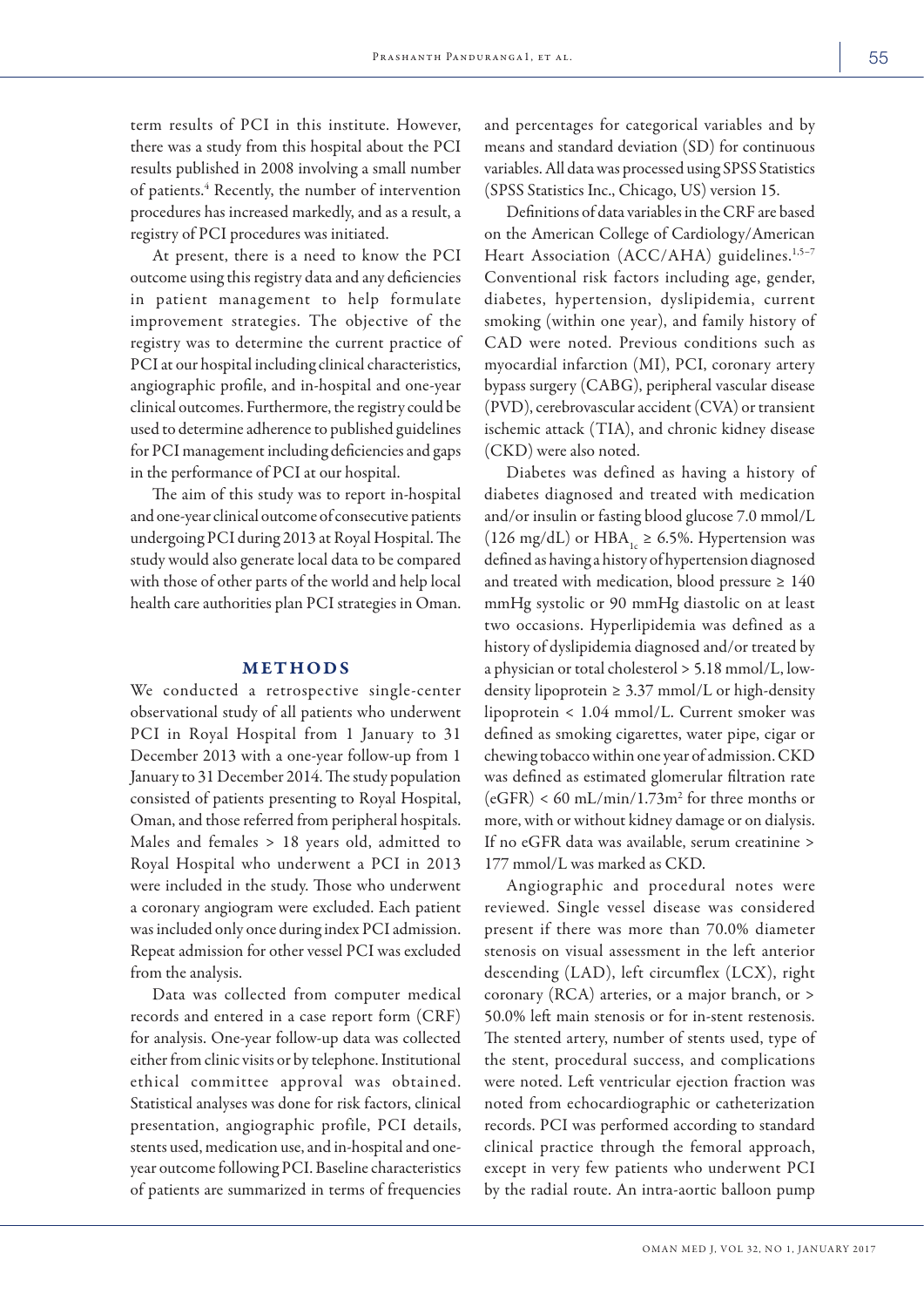(IABP) was inserted in patients with cardiogenic shock as per operator discretion. Per-procedure all patients received unfractionated heparin 1000 units/kg bolus intravenous. Patients undergoing primary angioplasty or those with intracoronary thrombus received intracoronary bolus Tirofiban (glycoprotein IIb/IIIa antagonist) followed with tirofiban infusion for 12–24 hours at operator discretion. Patients received a bare metal stent (BMS) or a drug-eluting stent (DES) according to the indication. All patients received 75–300 mg of aspirin within 24 hours before the procedure. Postprocedure, 75 mg was advised indefinitely. Highdose statin and clopidogrel were administered for all patients; 600 mg oral loading dose pre-procedure followed by 150 mg daily for a week, then 75 mg daily for one month in patients with BMS and for one year in patients with DES. Post-procedure access sheaths were removed according to the department protocol with use of compressors. All patients were followed-up daily until discharge. The access site was examined for any local complications. Contrast nephropathy was defined as either a 25.0% increase in serum creatinine from baseline or 44 µmol/L increase in absolute value within 48–72 hours of PCI. A large hematoma was defined as > 5 cm. Significant bleeding was defined as hemoglobin drop > 5 gm% or required > 2 packs of red blood cells for transfusion. Discharged patients were given clinic follow-up appointments for those in the Muscat region. Those outside of Muscat were followed-up in regional hospitals.

The primary end point of this study was the occurrence of major adverse cardiovascular events (MACE), defined as death (from any cause), any MI, CVA and target vessel revascularization (TVR) with either repeat PCI or CABG.<sup>1,5-7</sup> MI was documented by the highly sensitive troponin T rise (> 14 pg/mL) with either ischemic symptoms or ST elevation/depression, new pathologic Q waves on electrocardiogram, from discharge, or as documented in outpatients notes. Post-PCI infarction was considered as a > 5 times rise in troponin T from baseline levels. TVR was defined as any repeat percutaneous intervention or surgical bypass of any segment of the target vessel which was stented before.

Secondary end points included: (1) procedural success rate, defined as successful PCI without associated in-hospital major clinical complications;

(2) angina symptoms at one-year; (3) stent thrombosis, defined as definite stent thrombosis occurring when clinical presentation was consistent with ACS and angiography examination confirmed stent occlusion or thrombus; and (4) rate of in-stent restenosis (ISR), defined as > 50.0% angiographic restenosis on follow-up within one-year resulting in either repeat-PCI or CABG.

#### RESULTS

We collected data from 1045 consecutive patients who underwent a PCI between 1 January and 31 December 2013. Omani nationals made up 92.2% (n = 964) of patients, and expatriates the

Table 1: Clinical characteristics of patients (n = 1 045) who underwent a PCI at Royal Hospital between 1 January and 31 December 2013.

| Characteristics           | Number          | Percentage |
|---------------------------|-----------------|------------|
| Age, mean $\pm$ SD, years | $58.2 \pm 11.2$ |            |
| Omani                     | 964             | 92.2       |
| Expatriate                | 81              | 7.8        |
| Male                      | 776             | 74.3       |
| Female                    | 269             | 25.7       |
| Dyslipidemia              | 698             | 66.8       |
| Hypertension              | 576             | 55.1       |
| DM                        | 480             | 45.9       |
| Previous MI               | 359             | 34.4       |
| Current smoker            | 209             | 20.0       |
| Previous PCI              | 209             | 20.0       |
| Family history CAD        | 176             | 16.8       |
| Previous CABG             | 64              | 6.1        |
| <b>CKD</b>                | 54              | 5.2        |
| History of CVA/TIA        | 38              | 3.6        |
| <b>PVD</b>                | 9               | 0.9        |
| Stable angina             | 252             | 24.1       |
| <b>STEMI</b>              | 229             | 21.9       |
| Thrombolysed              | 92              | 40.1       |
| Transferred               | 137             | 59.9       |
| <b>NSTEMI</b>             | 223             | 21.3       |
| Unstable angina           | 98              | 9.4        |
| Elective post ACS         | 224             | 21.4       |
| Cardiogenic shock         | 19              | 1.8        |

*DM: diabetes mellitus; CAD: coronary artery disease; MI: myocardial infarction; PCI: percutaneous coronary intervention; CABG: coronary artery bypass surgery; CKD: chronic kidney disease; CVA: cerebrovascular accident; TIA: transient ischemic attack; PVD: peripheral vascular disease; STEMI: ST-elevation MI; NSTEMI: Non-ST elevation MI; ACS: acute coronary syndrome.*

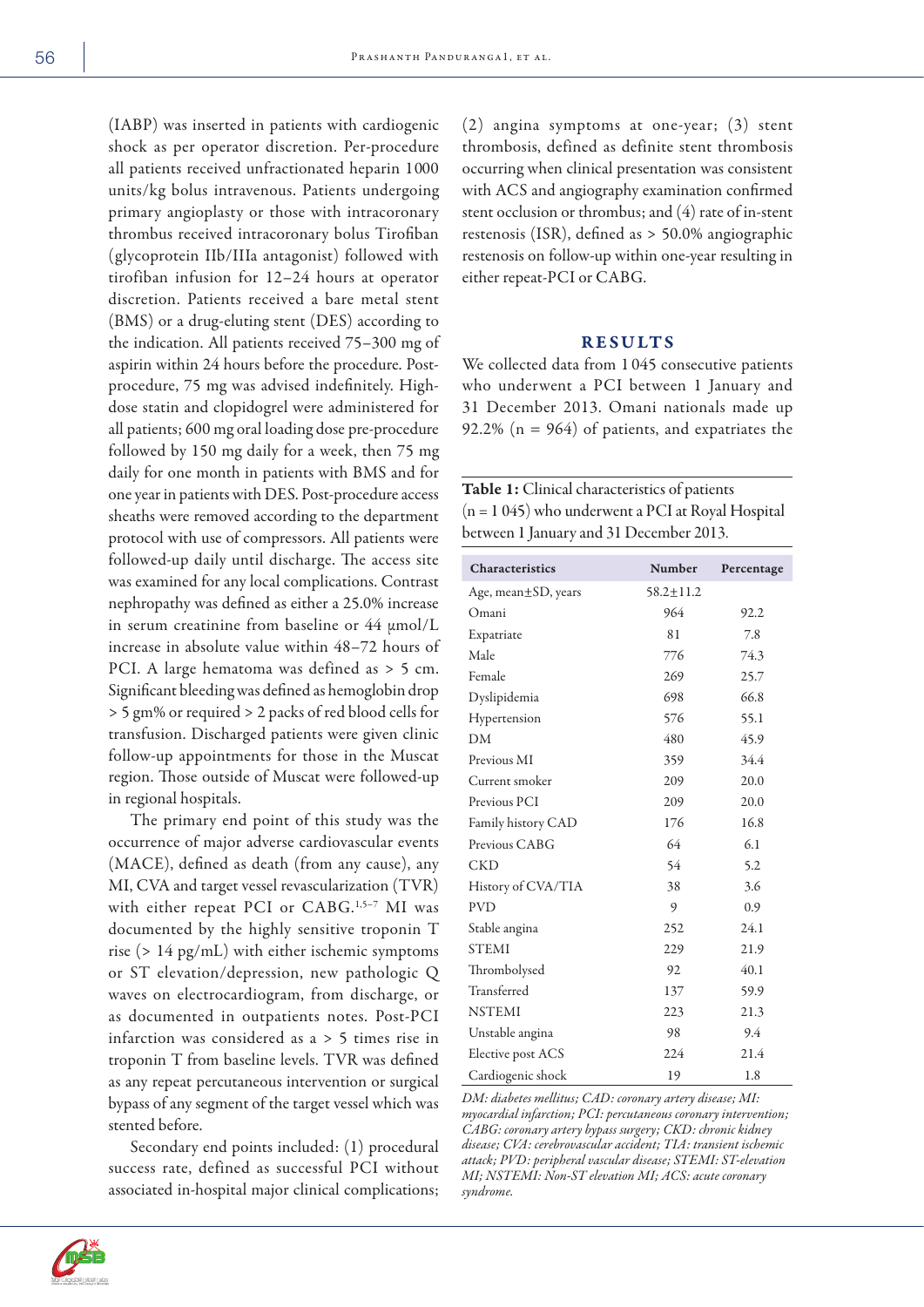remaining  $7.8\%$  (n = 81 patients). Among the PCI patients, 776 (74.3%) were male and 269 (25.7%) were female. The mean age was  $58.2 \pm 11.2$  years. The most common risk factor was dyslipidemia in 698 (66.8%) patients followed by hypertension in 576 (55.1%) patients and diabetes mellitus in 480  $(45.9\%)$  patients. Twenty percent of patients (n = 209) smoked, and 16.8% (n = 176) had a family history of CAD. Three hundred and fifty-nine (34.3%) patients had a history of MI; 209 (20.0%) had previous PCI; and 64 (6.1%) had previous CABG. The most common indication for PCI was stable angina ( $n = 252$ ; 24.1%) followed by ST-elevation MI (STEMI) ( $n = 229$ ; 21.9%), non-ST-elevation MI (NSTEMI) ( $n = 223$ ; 21.3%), unstable angina ( $n = 98$ ; 9.4%), and elective post-ACS transferred patients (n = 224; 21.4%). Nineteen patients (1.8%) presented with cardiogenic shock [Table 1].

The angiographic and procedural success rate was 95.0% (n = 993; Table 2). Analysis of angiographic

| Table 2: Angiographic and procedural results in the |  |
|-----------------------------------------------------|--|
| study population (n = 1 045).                       |  |

| Procedure                          | Number      | Percentage    |
|------------------------------------|-------------|---------------|
| Procedural success                 | 993         | 95.0          |
| Single-vessel disease              | 485         | 46.4          |
| Double-vessel disease              | 360         | 34.4          |
| Triple-vessel disease              | 200         | 19.1          |
| Single-vessel PCI                  | 850         | 81.3          |
| Double-vessel PCI                  | 141         | 13.5          |
| Triple-vessel PCI                  | 13          | 1.2           |
| Other (LIMA, LMCA &<br>SVG)        | 21          | 2.0           |
| <b>POBA</b>                        | 20          | 1.9           |
| Implanted stents                   | 1618        |               |
| Stents per patient,<br>$mean + SD$ | $1.6 + 0.8$ |               |
| DES                                | 1431        | 88.4          |
| <b>BMS</b>                         | 187         | 11.6          |
| Target lesions                     | 1167        |               |
| LAD lesion                         | 563         | 48.2          |
| <b>RCA</b> lesion                  | 318         | 27.2          |
| LCX lesion                         | 286         | 24.5          |
| EF, %                              | 895         | $46.1 + 13.7$ |

*PCI: percutaneous coronary intervention; LIMA: left internal mammary artery; LMCA: left main coronary artery; SVG: saphenous vein graft; POBA: plain old balloon angioplasty; SD: standard deviation; DES: drug-eluting stent; BMS: bare metal stent; LAD: left anterior descending artery; RCA: right coronary artery; LCX: left circumflex artery; EF: ejection fraction.*

data revealed that single-vessel disease ( $n = 485$ ; 46.4%) was more prevalent than double-vessel disease ( $n = 360$ ; 34.4%). Two hundred patients (19.1%) had triple-vessel disease. The mean left ventricle ejection fraction (EF) was 46.1±13.7% of the 895 patients in whom EF was documented.

The majority of patients underwent singlevessel stenting (n = 850; 81.3%), 141 (13.5%) had double-vessel and 13 patients (1.2%) had triple-vessel stenting. Twenty-one (2.0%) patients underwent stenting of the left main or venous graft or left internal mammary graft angioplasty. Balloon angioplasty without stenting was performed in 20 patients (1.9%). A total of 1 618 stents were implanted in 1 045 patients with a mean 1.6±0.8 stents per patient. The majority of stents used were

Table 3: In-hospital and one-year clinical outcomes  $(n = 1045)$ .

|                                       | Number         | Percentage |
|---------------------------------------|----------------|------------|
| <b>In-hospital MACE</b>               | 38             | 3.6        |
| Death                                 | 19             | 1.8        |
| MI                                    | 4              | 0.4        |
| <b>CVA</b>                            | 4              | 0.4        |
| Repeat PCI                            | 11             | 1.1        |
| <b>Urgent CABG</b>                    | $\Omega$       | 0.0        |
| Contrast mephropathy > $44 \mu$ mol/L | 13             | 1.2        |
| <b>IABP</b>                           | 11             | 1.1        |
| Arteriovenous fistula                 | 7              | 0.7        |
| Hematoma > 5 cm                       | 5              | 0.5        |
| Pseudoaneurysm                        | $\overline{4}$ | 0.4        |
| $Hb$ drop > 5 gm% or > 2 PRBC         | 1              | 0.1        |
| Dialysis                              | 1              | 0.1        |
| Follow-up patients                    | 926            | 90.3       |
| Lost to follow-up                     | 100            | 9.7        |
| One year MACE $(n = 926)$             | 157            | 17.0       |
| Death                                 | 46             | 5.0        |
| МI                                    | 55             | 6.0        |
| <b>NSTEMI</b>                         | 36             | 3.9        |
| <b>STEMI</b>                          | 19             | 2.1        |
| Redo-PCI                              | 38             | 4.1        |
| CABG                                  | 15             | 1.6        |
| <b>CVA</b>                            | 3              | 0.3        |
| Asymptomatic                          | 673            | 72.7       |
| Medically treated angina              | 8              | 0.9        |
| Stent thrombosis                      | 10             | 1.1        |
| Other vessel revascularization        | 81             | 8.7        |

*MACE: major adverse cardiac events; MI: myocardial infarction; CVA: cerebrovascular accident; PCI: percutaneous coronary intervention; CABG: coronary artery bypass surgery; IABP: intra-aortic balloon pump; Hb: hemoglobin; PRBC: packed red blood cell transfusion; NSTEMI: non-ST elevation MI; STEMI: ST elevation MI.*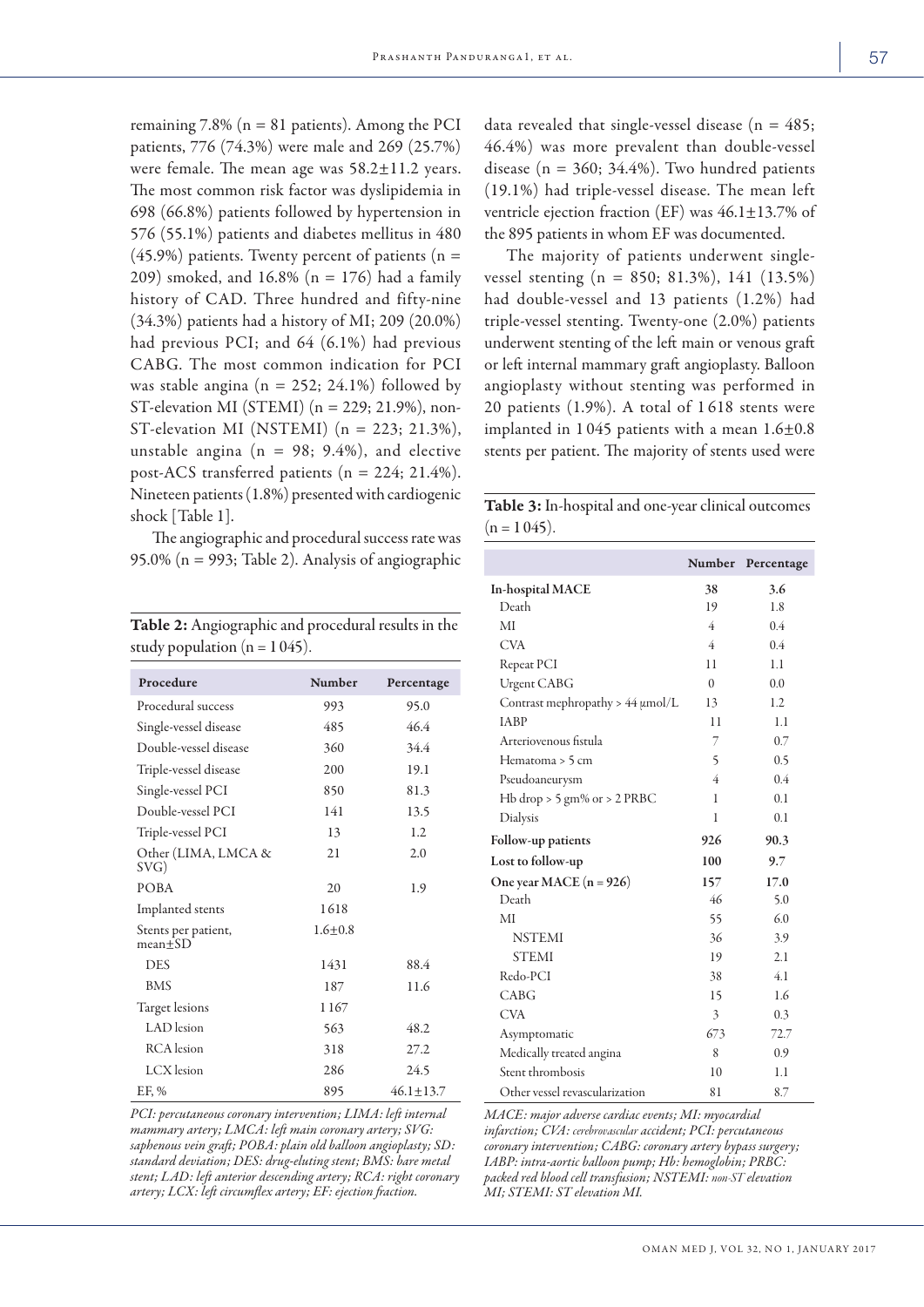| <b>Table 4:</b> Medications at discharge ( $n = 1045$ ).<br>Medication<br>Number<br>Percentage |      |       |  |
|------------------------------------------------------------------------------------------------|------|-------|--|
|                                                                                                |      |       |  |
| Aspirin                                                                                        | 1045 | 100.0 |  |
| Clopidogrel                                                                                    | 1041 | 99.6  |  |
| Statin                                                                                         | 1020 | 97.6  |  |
| Beta-blocker                                                                                   | 927  | 88.7  |  |
| <b>ACEI</b>                                                                                    | 877  | 83.9  |  |

*ACEI: angiotensin-converting enzyme inhibitor.*

DES (n = 1 431; 88.4%) with 187 (11.6%) BMSs deployed. There were 563 target lesions in the left anterior descending artery, 318 in the right coronary artery, and 286 in the left circumflex artery.

The overall in-hospital MACE was 3.6% [Table 3]. There were 19 in-hospital deaths (1.8%), and four patients (0.4%) had a CVA and MI before hospital discharge. Eleven (1.1%) patients had a repeat PCI, and no patients required urgent CABG. Contrast nephropathy was seen in 13 (1.2%) patients with one patient requiring dialysis. IABP was used in only 11 (1.1%) patients. Femoral arteriovenous fistula was detected in seven (0.7%) patients, a large hematomata in five (0.5%) patients, and a pseudoaneurysm in four (0.4%) patients. Only one patient (0.1%) needed a blood transfusion. Out of 1 026 patients discharged 100 patients were lost to follow-up. Follow-up data was available for 926 patients [Table 3]. Overall oneyear MACE was  $17.0\%$  (n = 157 patients). There were 46 late deaths (5.0%), and 55 patients sustained MI (6.0%) with 36 (3.9%) NSTEMI patients and 19 (2.1%) STEMI patients. Repeat revascularization for target vessel (PCI or CABG) was done in 53 patients (5.7%) for documented in-stent restenosis. A total of 673 patients (72.7%) were asymptomatic at followup. Definite stent thrombosis was documented in 10 (1.1%) patients. Late CVA was seen in three patients (0.3%), and 81 patients (8.7%) needed revascularization (either PTCA or CABG) for other vessel involvement. Eight patients (0.9%) with stable angina were medically treated.

At discharge, the majority of patients were on post-ACS evidence-based medications [Table 4].

## DISCUSSION

The predominant findings from the first large Oman PCI registry were: (1) Omani patients undergoing PCI were much younger with a high prevalence of risk factors. (2) Successful PCI was achieved in a large percentage of patients with a low incidence of in-hospital complications and mortality. (3) Oneyear overall MACE was high.

The landmark USA National Cardiovascular Data Registry (NCDR) CathPCI Registry for coronary angiography and PCI results published in 2012 included 941 248 patients undergoing PCI in > 900 centers. Approximately two-thirds of patients were male  $(67.0%)$  with a median age of 65 years.<sup>8</sup> In the Swedish Coronary Angiography and Angioplasty Registry (SCAAR) registry the mean age was 67 years.9 In our study, Omani PCI patients were younger and predominantly male. Hypertension was the predominant risk factor (82.0%) in the NCDR registry followed by diabetes mellitus (36.0%). In the Oman PCI registry, dyslipidemia was the predominant risk factor (66.8%). However, diabetes was highly prevalent (present in 45.9% of patients). This high prevalence of diabetes mellitus has been noted in previous ACS registries from Oman.<sup>2,3</sup> In the NCDR registry, CKD, CVA, and PVD were highly prevalent among PCI patients, but in the Oman registry they were low, which is probably due to the younger age of patients.<sup>8</sup>

In the NCDR data among patients undergoing PCI, approximately 70.0% had ACS at presentation.<sup>8</sup> In the SCAAR data of a total 70 479 patients ACS was the reason for 78.0% of PCIs.<sup>9</sup> In this study, 50.0% of PCI patients had ACS and the rest were elective cases, which differs from Western registry data. This difference may be due to a high number of patients with ACS undergoing immediate PCI in the US and European registry, non-performance of primary PCI at our institute, and non-availability of catheterization facilities at peripheral hospitals for thrombolysed STEMI patients transferred to our institute for PCI.

In the CathPCI registry, procedure success was 96.0%, which is similar to Oman data.8 Triple-vessel disease was seen in 39.0% of patients compared to 19.1% in the Oman registry. This is probably due to the high prevalence of multivessel disease in elderly; however, in the CathPCI registry, the majority of patients underwent single-vessel stenting (86.0%), which we also observed. The ideal goal in multivessel stable patients with CAD undergoing PCI is complete revascularization; however, this does not happen in practice, and CABG is preferred.<sup>1,10</sup> This is because the rates of MI and late mortality are similar in patients with and without complete

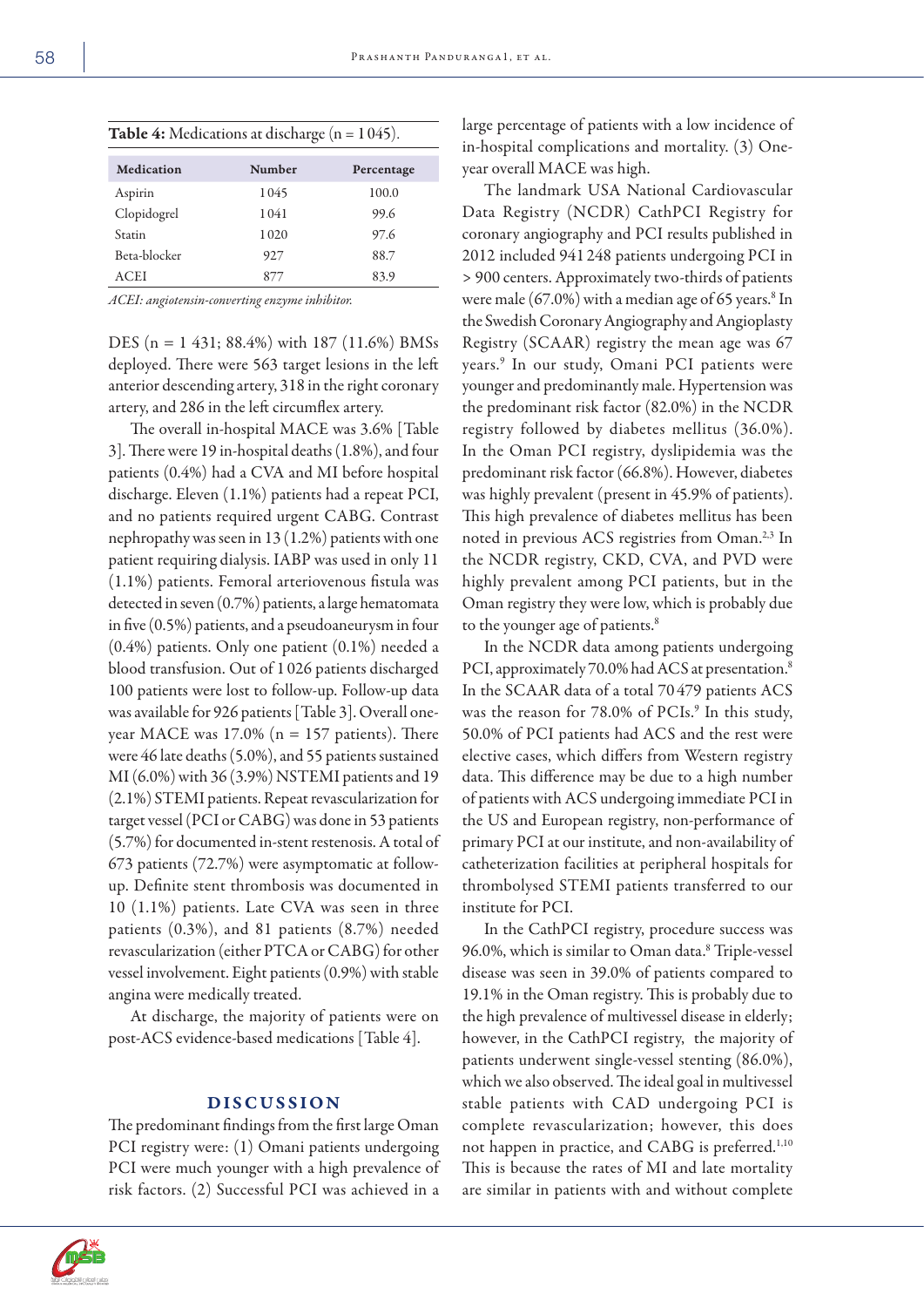revascularization post-PCI.<sup>1</sup> In addition, in ACS, culprit vessel revascularization is the preferred strategy.<sup>1</sup> In another large registry (the Euro Heart Survey PCI registry), multivessel PCI was associated with a higher rate of post-procedural MI.<sup>11,12</sup> In Portuguese and Greek registries, DES were used in about 75.0% of patients compared to 88.4% in the Oman registry.13,14 The use of DES has increased exponentially in our hospital compared to 2008 data  $(8.0\%)$ .<sup>4</sup> This is due to the removal of the DES payment option for nationals.

The NCDR registry recorded total MACE four-times higher than our data.8 STEMI MACE was high probably due to primary PCI performed in STEMI patients, whereas primary PCI in Oman was performed in a negligible number of patients (exact data not available due to inconsistency in reporting primary PCI). The unadjusted in-hospital mortality was 1.8% in Oman registry and 1.4% in the NCDR registry.15 Contrast nephropathy (1.2%) and the need for dialysis were very low (0.1%) in Oman registry. In another NCDR analysis, 7.0% of PCI patients developed acute kidney injury with 0.3% requiring new dialysis.16 Cardiogenic shock was present in 1.9% of patients undergoing PCI during admission in the NCDR registry with use of IABP in 2.9%.<sup>8</sup> Shock was seen in 1.8% of patients with use of IABP at 1.1% in our study.

The use of IABP has reduced in Oman after various studies and guidelines downgraded its use in cardiogenic shock.<sup>1</sup> In a study using high sensitivity troponin T (hs-TnT), peri-procedural MI was observed in 4.3% of patients compared to 0.4% in this study .17 In the Euro Heart Survey (EHS) PCI registry, stroke was observed in 0.4% of procedures in the total population, in 0.3% of PCIs in elective patients, and 0.6% in PCIs performed for ACS.<sup>18</sup> In a contemporary analysis from the NCDR, the incidence of PCI-related stroke was 0.22%. This number was 0.4% in the Oman registry, which was very similar to EHS PCI registry.<sup>19</sup> Recently the NCDR reported the rate of emergency CABG at 0.4%, which was nil in the Oman registry.<sup>20</sup> The incidence of femoral access vascular complications in various reports ranges from 2% to 6%.1,21 In the Northern New England PCI Registry vascular complications were noted in 6% of patients, which was 1.7% in this registry.<sup>21</sup>

In the SCAAR registry, the overall mortality rate one year after a PCI was 4.6%.<sup>9</sup> In the Oman registry,

overall one-year mortality was 5.0%. We observed a one-year MI rate of 6.0% of patients compared to 7.7% in the SCAAR registry. One-year post- PCI, definite stent thrombosis occurred in 1.05% of patients in the SCAAR registry compared to 1.1% in our study. In a large registry of 18 334 PCI patients, the cumulative incidence of definite stent thrombosis at 1–3 years was 1.0% with second generation DES, which was similar to our findings where we used second generation stents during 2013.<sup>22</sup> Our data showed a one year TVR for documented in-stent restenosis rate of 5.7%, which compares favorably to published data from the SCAAR registry (3.4%) and Germany (10%).<sup>9,23</sup>

In our study, the majority of patients were asymptomatic (72.7%) with angina reported in 27.0% of patients, which was less than that reported in other studies (range =  $28 - 32\%$ ).<sup>24,25</sup> In an European study, the percentages of patients on antiplatelet therapy and other medications at the time of hospital discharge was lower than that observed in our study (aspirin 100% vs. 98.0%, clopidogrel 99.6% vs. 99.0%, statins 97.6% vs. 81.0%, beta-blockers 88.7% vs. 73.0%, and angiotensin II receptor blockers/angiotensin-converting enzyme inhibitors 83.9% vs. 64.0%).26

The major limitation of this study is its observational and retrospective analysis of PCI and the possible confounding variables not controlled for in the study. There may have been selection bias when selecting PCI cases, and the number of postinterventional complications may be underreported. Patients lost to follow-up may have had MACE. Since we reported only patients admitted to Royal Hospital, the results are not generalizable to other hospitals in Oman.

# CONCLUSIONS

Omani patients undergoing PCI were much younger and had a high prevalence of risk factors compared to data from other registries. Successful PCI was achieved in a high percentage of patients with a low incidence of in-hospital complications and mortality. At one-year follow-up, the majority of patients had good clinical outcomes.

#### *Disclosure*

The authors declared no conflicts of interest. No funding was received for this study.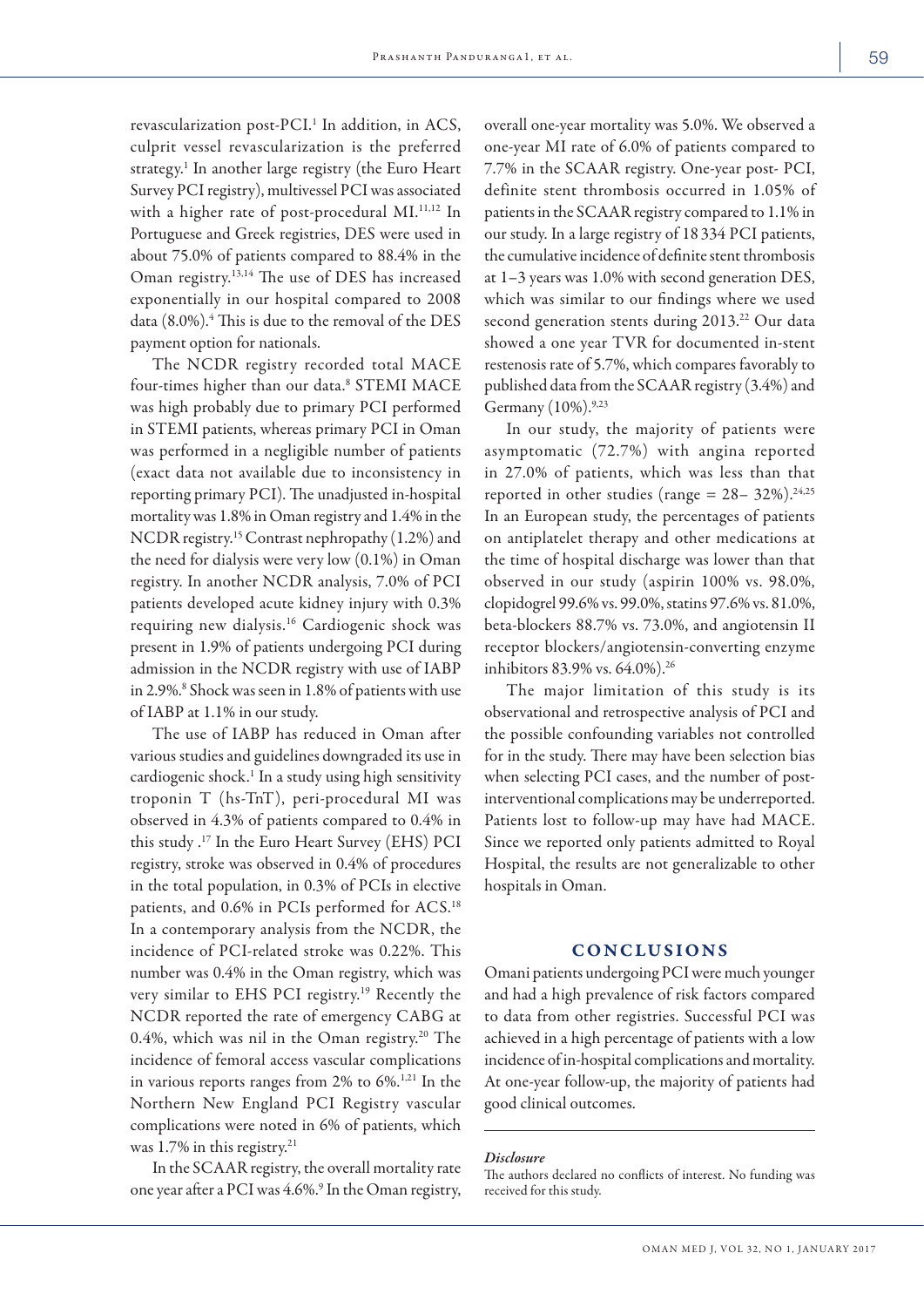### *Acknowledgements*

We thank the patients, cardiology nurses, and technicians for their cooperation during data collection for this study. We thank Dr. Mohammed El-Deeb, Dr. Sarah Izat Sabeel Al-Zadjali, and Dr. Balqees Humaid Abdullah Al-Habsi for helping in data collection.

#### references

- 1. Levine GN, Bates ER, Blankenship JC, Bailey SR, Bittl JA, Cercek B, et al. 2011 ACCF/AHA/SCAI Guideline for Percutaneous Coronary Intervention: a report of the American College of Cardiology Foundation/American Heart Association Task Force on Practice Guidelines and the Society for Cardiovascular Angiography and Interventions. Circulation 2011 Dec;124(23):e574-e651.
- 2. Panduranga P, Sulaiman K, Al-Zakwani I. Acute coronary syndrome in oman: results from the gulf registry of acute coronary events. Sultan Qaboos Univ Med J 2011 Aug;11(3):338-342.
- 3. Al-Lawati J, Sulaiman K, Panduranga P. The Epidemiology of Acute Coronary Syndrome in Oman: Results from the Oman-RACE study. Sultan Qaboos Univ Med J 2013 Feb;13(1):43- 50.
- 4. Prashanth P, Mukhaini M, Riyami AA, Sulaiman K, Shahrabani R, Riyami AM. Immediate and Six-month Clinical Outcome of Percutaneous Coronary Intervention in a Tertiary Hospital in the Sultanate of Oman. Oman Med J 2008 Oct;23(4):247-252.
- 5. Cannon CP, Battler A, Brindis RG, Cox JL, Ellis SG, Every NR, et al. American College of Cardiology key data elements and definitions for measuring the clinical management and outcomes of patients with acute coronary syndromes. A report of the American College of Cardiology Task Force on Clinical Data Standards (Acute Coronary Syndromes Writing Committee). J Am Coll Cardiol 2001 Dec;38(7):2114-2130.
- 6. Cannon CP, Brindis RG, Chaitman BR, Cohen DJ, Cross JT Jr, Drozda JP Jr, et al; American College of Cardiology Foundation/American Heart Association Task Force on Clinical Data Standards; American College of Emergency Physicians; Emergency Nurses Association; National Association of Emergency Medical Technicians; National Association of EMS Physicians; Preventive Cardiovascular Nurses Association; Society for Cardiovascular Angiography and Interventions; Society of Cardiovascular Patient Care; Society of Thoracic Surgeons. 2013 ACCF/AHA key data elements and definitions for measuring the clinical management and outcomes of patients with acute coronary syndromes and coronary artery disease: a report of the American College of Cardiology Foundation/American Heart Association Task Force on Clinical Data Standards (Writing Committee to Develop Acute Coronary Syndromes and Coronary Artery Disease Clinical Data Standards). Circulation 2013 Mar;127(9):1052-1089.
- 7. Hicks KA, Tcheng JE, Bozkurt B, Chaitman BR, Cutlip DE, Farb A, et al; American College of Cardiology; American Heart Association. 2014 ACC/AHA Key Data Elements and Definitions for Cardiovascular Endpoint Events in Clinical Trials: A Report of the American College of Cardiology/ American Heart Association Task Force on Clinical Data Standards (Writing Committee to Develop Cardiovascular Endpoints Data Standards). Circulation 2015 Jul;132(4):302- 361.
- 8. Dehmer GJ, Weaver D, Roe MT, Milford-Beland S, Fitzgerald S, Hermann A, et al. A contemporary view of diagnostic cardiac catheterization and percutaneous coronary intervention in the United States: a report from the CathPCI Registry of the National Cardiovascular Data Registry, 2010 through June 2011. J Am Coll Cardiol 2012 Nov;60(20):2017-2031.
- 9. Fokkema ML, James SK, Albertsson P, Aasa M, Åkerblom A, Calais F, et al. Outcome after percutaneous coronary intervention for different indications: long-term results from the Swedish Coronary Angiography and Angioplasty Registry (SCAAR). EuroIntervention 2016 Jun;12(3):303-311.
- 10. Gössl M, Faxon DP, Bell MR, Holmes DR, Gersh BJ. Complete versus incomplete revascularization with coronary artery bypass graft or percutaneous intervention in stable coronary artery disease. Circ Cardiovasc Interv 2012 Aug;5(4):597-604.
- 11. Bauer T, Möllmann H, Zeymer U, Hochadel M, Nef H, Weidinger F, et al. Multivessel percutaneous coronary intervention in patients with stable angina: a common approach? Lessons learned from the EHS PCI registry. Heart Vessels 2012 Sep;27(5):453-459.
- 12. Bauer T, Zeymer U, Hochadel M, Möllmann H, Weidinger F, Zahn R, et al. Prima-vista multi-vessel percutaneous coronary intervention in haemodynamically stable patients with acute coronary syndromes: analysis of over 4.400 patients in the EHS-PCI registry. Int J Cardiol 2013 Jul;166(3):596-600.
- 13. Pereira H, Campante Teles R, Costa M, Canas da Silva P, Cruz Ferreira R, da Gama Ribeiro V, et al. Trends in percutaneous coronary intervention from 2004 to 2013 according to the Portuguese National Registry of Interventional Cardiology. Rev Port Cardiol. 2016 Jul-Aug;35(7-8):395-404.
- 14. Papaioannou GI, Chatzis DG, Kotsanis A, Sionis DG, Pavlides G, Arampatzis CA, et al; Working Group of Hemodynamics and Interventional Cardiology, Hellenic Society of Cardiology. Organization, structure and data of the Hellenic Heart Registry on Percutaneous Coronary Interventions: a step forward towards outcomes research. Hellenic J Cardiol 2014 May-Jun;55(3):227-234.
- 15. Brennan JM, Curtis JP, Dai D, Fitzgerald S, Khandelwal AK, Spertus JA, et al; National Cardiovascular Data Registry. Enhanced mortality risk prediction with a focus on high-risk percutaneous coronary intervention: results from 1,208,137 procedures in the NCDR (National Cardiovascular Data Registry). JACC Cardiovasc Interv 2013 Aug;6(8):790-799.
- 16. Tsai TT, Patel UD, Chang TI, Kennedy KF, Masoudi FA, Matheny ME, et al. Contemporary incidence, predictors, and outcomes of acute kidney injury in patients undergoing percutaneous coronary interventions: insights from the NCDR Cath-PCI registry. JACC Cardiovasc Interv 2014 Jan;7(1):1-9.
- 17. Liou K, Jepson N, Kellar P, Ng B, Isbister J, Giles R, et al. Prognostic Significance of Peri-procedural Myocardial Infarction in the Era of High Sensitivity Troponin: A Validation of the Joint ACCF/AHA/ESC/WHF Universal Definition of Type 4a Myocardial Infarction with High Sensitivity Troponin T. Heart Lung Circ 2015 Jul;24(7):673-681.
- 18. Werner N, Bauer T, Hochadel M, Zahn R, Weidinger F, Marco J, et al. Incidence and clinical impact of stroke complicating percutaneous coronary intervention: results of the Euro heart survey percutaneous coronary interventions registry. Circ Cardiovasc Interv 2013 Aug;6(4):362-369.
- 19. Aggarwal A, Dai D, Rumsfeld JS, Klein LW, Roe MT; American College of Cardiology National Cardiovascular Data Registry. Incidence and predictors of stroke associated with percutaneous coronary intervention. Am J Cardiol 2009 Aug;104(3):349-353.
- 20. Kutcher MA, Klein LW, Ou FS, Wharton TP Jr, Dehmer GJ, Singh M, et al; National Cardiovascular Data Registry. Percutaneous coronary interventions in facilities without cardiac surgery on site: a report from the National Cardiovascular Data Registry (NCDR). J Am Coll Cardiol 2009 Jun;54(1):16-24.
- 21. Ahmed B, Piper WD, Malenka D, VerLee P, Robb J, Ryan T, et al. Significantly improved vascular complications among women undergoing percutaneous coronary intervention: a report from the Northern New England Percutaneous Coronary Intervention Registry. Circ Cardiovasc Interv 2009 Oct;2(5):423-429.
- 22. Tada T, Byrne RA, Simunovic I, King LA, Cassese S, Joner M, et al. Risk of stent thrombosis among bare-metal stents, firstgeneration drug-eluting stents, and second-generation drugeluting stents: results from a registry of 18,334 patients. JACC Cardiovasc Interv 2013 Dec;6(12):1267-1274.
- 23. Cassese S, Byrne RA, Tada T, Pinieck S, Joner M, Ibrahim